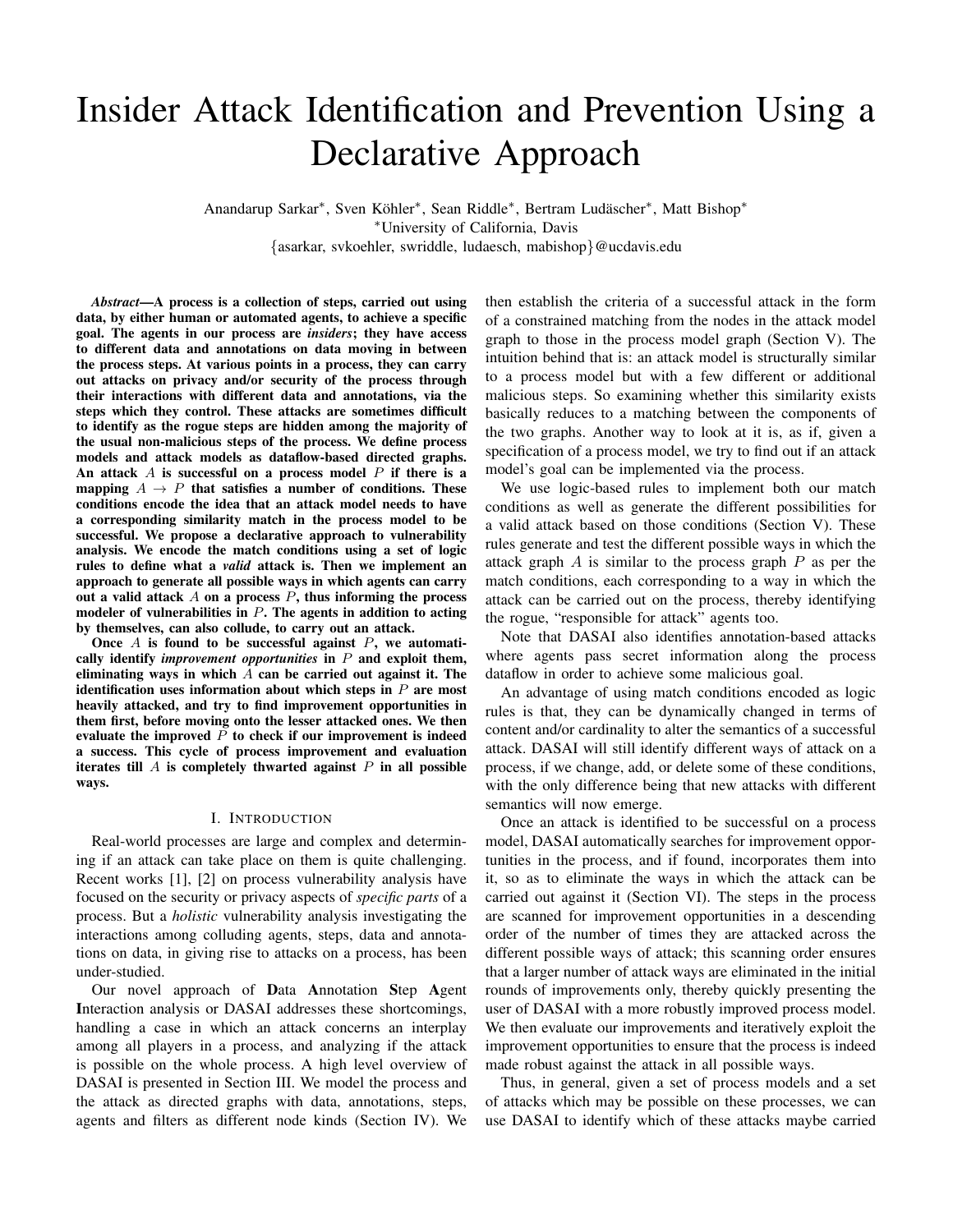

Fig. 1. Voting process model example: A roster clerk checks for a voter's eligibility to vote; if eligible, the voter is given an empty ballot by the ballot clerk on which he fills out his vote.

out successfully on which of these processes by which agents in which ways, and then make the processes robust against these attacks, provided applicable improvement opportunities are present.

A big advantage in this contribution is that it provides a formal analysis mechanism to identify and remove vulnerabilities from a process, statically, without the actual process needing to be carried out; this can help the process domain experts to render their processes robust against a large set of attacks, thereby avoiding lots of time and money associated with after the fact analyses.

To show the generality of our mechanism, we have explained DASAI in terms of abstract process and attack models.

To show the practicality of our mechanism, we have used a real world example from election domain as a motivating use case in Section II; in Section VII, we show the results of running DASAI implementation on this election example. The results of this run shows who are the rogue agents, who, either by acting alone or by colluding with other rogue agents, carry out the attack. We conclude our paper, with related work in Section VIII, and summary, limitations of DASAI and future directions in Section IX.

#### II. MOTIVATING EXAMPLE

We have used an election process as a representative use case. Figure 1 shows an "On Election Day" voting process model and Figure 2 shows the model of a *voter confidentiality* attack which can possibly take place on that process. The ovals in these figures represent data or artifacts, rectangles the steps, diamonds the agents, and the double circles denote annotations on the data.

In Figure 1, on the election day, a voter, modeled as an agent, is checked for his eligibility to vote during the *Check Voter Eligibility* step. The roster clerk agent verifies whether that voter's ID, *VID*, is present in the artifact *Roster list* that is a list of registered voters. If the verification succeeds, the roster clerk tells the ballot clerk to give the voter a ballot of a specific type; *Voter Eligibility Verification* in the figure is an abstract representation of this communication between the roster and ballot clerks. The voter now gets a blank ballot data



Fig. 2. Voter Confidentiality Attack: A rogue roster clerk passes on the voter's ID to a colluding ballot clerk who puts this secret information on an empty ballot, issued to the unsuspecting voter. Once the voter puts his vote on the ballot, his confidentiality is compromised, since the ballot also contains his ID.

from the ballot clerk on which he fills out his vote, modeled as an annotation on that ballot.

Now let us consider that insider agents collude to breach voter confidentiality, finding out for whom a voter has voted.

Figure 2 shows an example model attack. Once a roster clerk finds out that a voter is eligible to vote, he covertly passes on the *VID* data uniquely identifying that voter to the ballot clerk. The ballot clerk writes that secret information on an empty ballot as an annotation on it and hands it over to the voter. The unsuspecting voter casts his vote on the ballot as usual. Thus we have a ballot data with two annotations on it, the *VID* and the *Vote* thereby breaking the voter's confidentiality.<sup>1</sup> Now given Figure 1 and Figure 2 as a process model and an attack model, can we automatically determine whether this attack can take place on this process? Also, the same attack maybe carried out in several different ways on the process. For example, the attack becomes easier if the roster clerk acts also as the ballot clerk. If the ballot clerk marks the ballot before issuing it to the voter, he would still have to collude with the roster clerk to be sure that the right voter got the ballot with the *VID* associated with that voter. But if the roster clerk is the ballot clerk himself, that problem goes away. So once we determine that an attack can be successful on a process, can we automatically find out in how many ways it can be carried out by which different agents, acting alone or colluding among themselves? These are the principal questions which we solve using DASAI in the following sections.

## III. HIGH LEVEL OVERVIEW OF DASAI

Figure 3 shows a high-level overview of DASAI. A process domain expert first defines a set of process and a set of attack models. He picks a process model  $P$  and an attack model  $A_i$  from the respective sets and provides them as inputs to the Generate Attack Maps activity to find out if  $A_i$ can be carried out against  $P$ .  $A_i$  represents any attack in the

<sup>&</sup>lt;sup>1</sup>This *VID* can just be a time stamp written on the ballot which later on can be matched up against the roster list as long as the order in which ballots are issued to the voters is also recorded on the roster.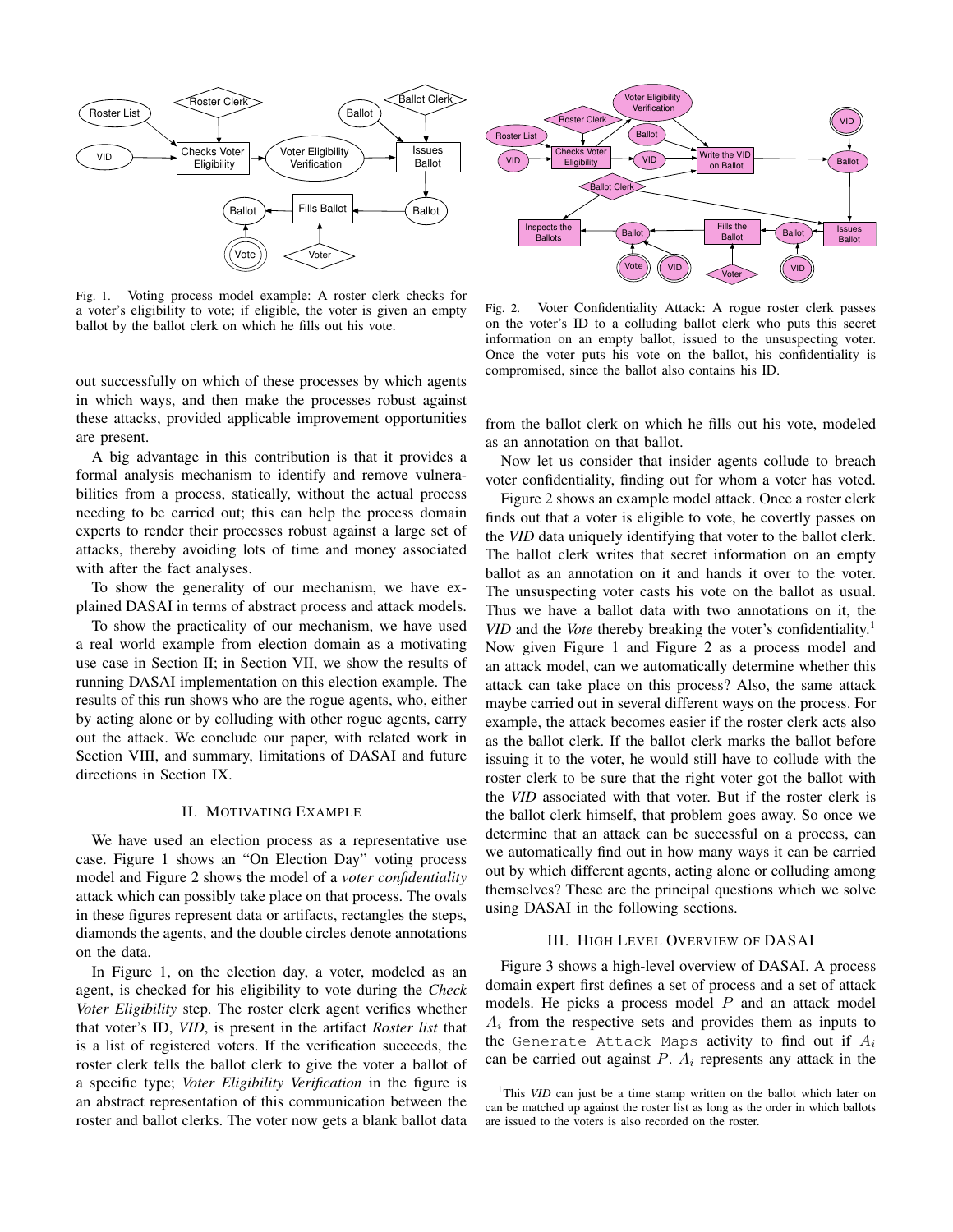

Fig. 3. Approach overview. Rectangles represent activities, rectangles with cut corners denote inputs or resultant outputs, and a diamond denotes a decision box. A user tests a process  $P$  for its robustness against an attack  $A_i$  through generation of valid attack maps.  $P$  is improved, if found to be vulnerable in one or more ways against  $A_i$ , and then an iterative process evaluation and improvement cycle ensues, till P becomes completely robust against  $A_i$ .

stream of attacks  $A_1, A_2, \ldots, A_m$  constituting the underlying attack model set. We use Answer Set Programming (ASP) [3], [4], a rule-based declarative programming paradigm, to implement the Generate Attack Maps activity. The implementing program encodes the valid conditions under which an attack is successful and also enumerates all possible ways in which  $A_i$  can be carried out against P respecting those conditions. We denote this set of enumerated attack scenarios as  $M_1, M_2, \ldots, M_k$ . If this set is empty, then  $A_i$  cannot take place on P.

If non-empty, this set of attack scenarios is input to the Improve  $P$  implementing program, which tries to modify  $P$  to thwart  $A_i$ . The user is given the choice to select an improvement method which can be exploited to prevent  $A_i$ . Improve P then scans and applies (if the opportunity exists) the user selected improvement method on the steps in  $P$  in a descending order, addressing the most attacked step first, then moving on to the lesser attacked ones. Thus it is the implementing program which decides the location in  $P$  in which the user selected improvement opportunity will be exploited.

The output from Improve  $P$  is a set of "improved" process models  $P_1, P_2, \ldots, P_q$ , produced by exploiting the user selected opportunity, where every set element is a variant of process P with certain avenues of attack for  $A_i$  against it being thwarted. Each variant represents a way by which the same process improvement method can be used in different locations in  $P$  to eliminate attack ways, thus making it robust against  $A_i$ . These variants arise out of the fact that there can be multiple steps in  $P$ , which are attacked the same number of times across the different possible ways of attack and all or some of them can be exploited for the same improvement method. In such a scenario, depending on which step in P is actually exploited by Improve  $P$ , we get a new variant. The user is then, again given an option of selecting a variant, say  $P_i$  from this improved set, which is then again provided as an input to the Generate Attack Maps implementing program. Generate Attack Maps again runs the ASP rules for attack determination based out of attack conditions

to test out if  $P_j$  is indeed improved against  $A_i$ . In this way the process improvement and evaluation continues iteratively till  $P$  becomes robust against  $A_i$  in all possible ways. Once that is ensured, we can reapply DASAI to check the robustness of the next process selected from the set of process models.

#### IV. PROCESS AND ATTACK MODELS

In this section, we formally define our process graph, based on which our process model and attack model are defined.

A process graph is a directed, acyclic graph  $G = (V, E)$ whose nodes  $V = S \cup D \cup N \cup Ag \cup F$  are *steps* S, *data* D, *annotations* N, *agents* Ag, or *filters* F. A step is the basic unit of task in a process. An *annotation* can be used to encode extra information for data. An *agent*, either human or automated, controls or performs a step in a process. A *filter* is an additional activity associated to a particular step; it restricts a step from producing a certain type of output or a certain type of annotation on the output. We also associate *types* with the nodes in G, i.e., for each kind  $K \in \{S, D, N, Ag, F\}$  of node in V, the function type:  $K \to \mathbb{T}_K$  associates a type to K-nodes. For example, for a step  $s \in S$ , the function type :  $S \to \mathbb{T}_S$ (i.e., type $(s)$ ) will yield a step type, which further describes s. A *path* is a sequence of nodes  $v_1, v_2, \ldots, v_n$  such that  $(v_i, v_{i+1}) \in E.$ 

The edges  $E = R \cup W \cup C \cup T \cup X$  are as follows:  $R \subseteq D \times S$ is the set of *read* edges signifying that steps *consume* data. A step requires access to all data which are connected to it via *read* edges. W  $\subseteq$  S  $\times$  D is the set of *write* edges signifying that steps produce data. When a step is successfully performed, it produces all the data to which it is connected via write edges.  $C \subseteq Ag \times S$  is the set of *control* edges signifying that agents control or perform steps.  $T \subseteq N \times D$  is the set of *annotate* edges denoting that annotators add information to data.  $X \subseteq F \times S$  is the set of *filter* edges denoting that filters remove certain types of data, thus preventing them from appearing as outputs, or annotations on the outputs from the steps with which the filters are associated.

Example. Figure 4 shows an example process graph. The distinct shapes of the nodes uniquely identify their kinds like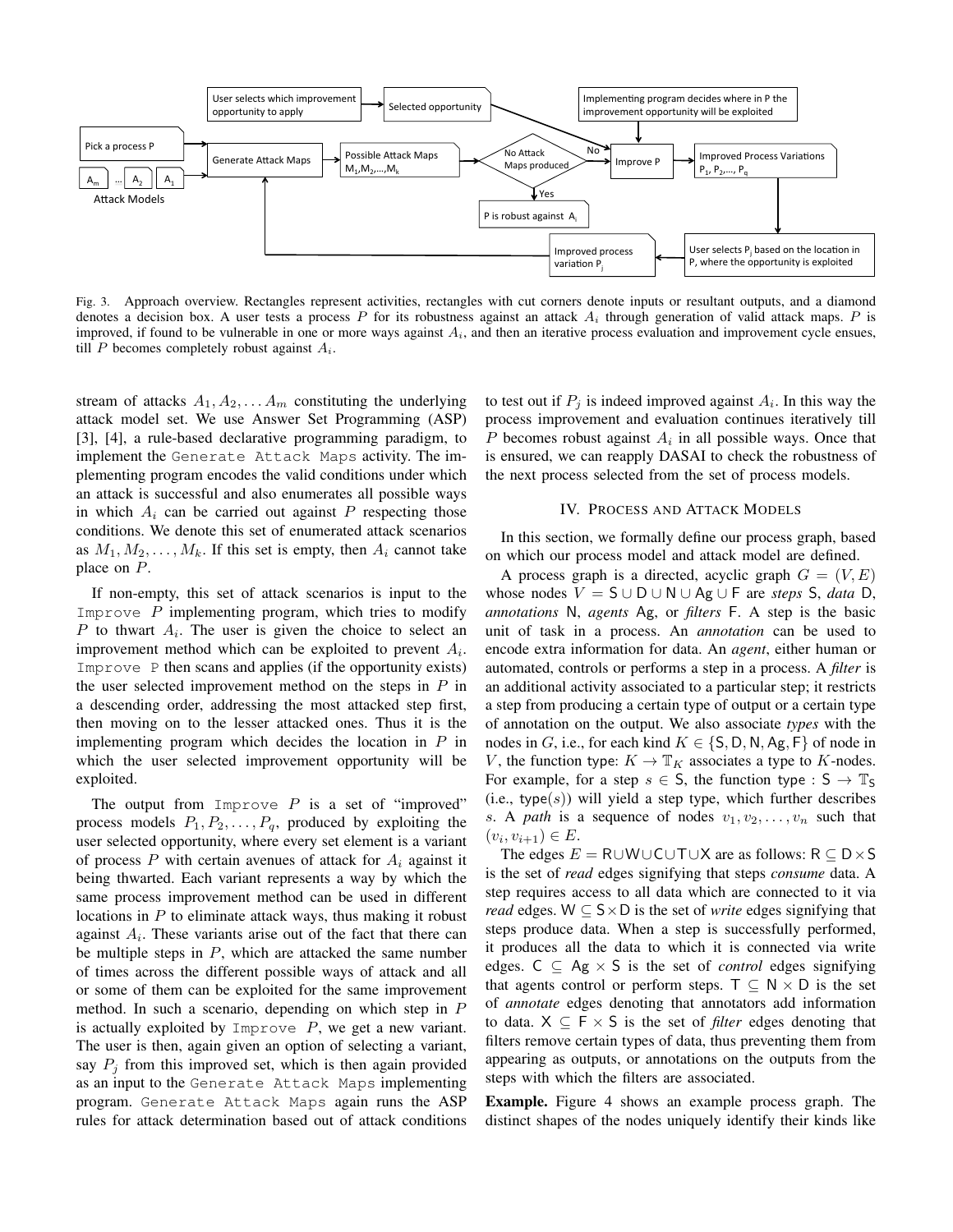

Fig. 4. Process graph, consisting of *steps* (rectangles), *data* (ovals), *annotations* (doubled circles), *agents* (diamonds), and *filters* (triangles). Nodes are inscribed with *types* (not node-ids): e.g., there are two data nodes of type  $d_2$ . Edge types are:  $data \rightarrow step$  (read),  $step \rightarrow data$  (write), agent $\rightarrow step$  (control), annotation $\rightarrow data$  (annotate), and  $filter \rightarrow step$  (filter).

steps, data etc. and the names of the nodes identify their types, for example ballot is a data type in the process.

We define a process model and an attack model as two distinct types of process graphs. The process model is a specification which is drawn out by the domain experts to achieve a useful goal, while the attack model represents the plan drawn out by rogue agents to achieve a malicious goal while implementing the process model.

Formally, a process model P is a process graph  $G_P$  =  $(V_P, E_P)$ . An attack model A is similarly, simply a process graph  $G_A = (V_A, E_A)$  where  $F_A = \emptyset$  and  $X_A = \emptyset$ , since an attack model does not contain any construct as filter, and correspondingly the *filter* edges.

## V. ATTACK MAPPINGS

We now describe what constitutes a *valid* attack, and determine in how many possible ways an attack can take place on a process. With the underlying intuitions behind these concepts, we also present a few selected accompanying formalisms and implementations of the same.

## *A. Map Conditions*

For an attack  $A$  to be successful on a process  $P$ , we test if the process model  $P$  provides us with the right steps and data required in order to carry out the attack. Also, the process agents need to collude if A requires that. All these requirements, intuitively reduce to a structural similarity matching between the corresponding nodes of A and P.

Thus, we define an attack as a mapping relation  $M$  between an attack model  $A$  and a process model  $P$ , i.e., relating nodes in A with nodes in P:  $M \subseteq V_A \times V_P$ . An attack map<sup>2</sup> M is said to be *well-formed* if it relates A nodes and P nodes of the same kind, i.e.,  $M = M_S \cup M_D \cup M_\alpha \cup M_\omega \cup M_{Ag}$ . We only consider well-formed mappings in this paper.

Here,  $M_S$ :  $S_A \rightarrow S_P$  maps attack model steps to process model steps,  $M_D \subseteq D_A \times D_P$  relates attack data with process data,  $M_{\alpha}, M_{\omega} \subseteq D_A \times D_P$  also relate attack data and process data, but are used to identify the beginning and end of a *sequence mapping*, respectively (Condition 5, below). Finally,  $M_{\text{Ag}} \subseteq \text{Ag}_A \times \text{Ag}_P$  relates attack agents with process agents.





Fig. 5. (a) Attack map : the pink attack model(A) is mapped to the white process model(P). Steps in A are mapped to steps in P with matching types, shown by dashed (red), *attack map* edges. Data nodes in A are mapped to type matching data nodes in P. The attack is *valid* since all steps, data and agents from  $A$  are mapped. (b) The filter (triangle) prevents the annotation of type ant, to be produced on the output datum of type  $d2$ , thus thwarting an otherwise successful attack.

A well-formed M is said to be a *valid* M if certain mapping conditions (Conditions 1 through 6) are satisfied. These conditions define precisely when an attack  $A$  is "similar enough" to a process model  $P$  to be considered successful against P.

Condition 1: Mapping All Nodes.  $M$  relates all attack data  $D_A$ , steps  $S_A$ , and agents  $Ag_A$  nodes to corresponding nodes  $D_P$ ,  $S_P$ , and  $Ag_P$  in the process model.

*Condition 1a: All Steps Match.* In a successful attack, all steps are carried out. Hence all steps in  $S_A$  should be mapped to some steps in  $S_P$  (unless they are part of an attack *sequence map*):

For all  $s_a \in \mathsf{S}_A$  there is a  $s_p \in \mathsf{S}_P$  such that  $M_{\mathsf{S}}(s_a, s_p)$ , or else  $s_a$  is part of an attack sequence map (Condition 5).

*Condition 1b: All Data Match.* In a successful attack, all input data and all output data of attack steps must be mapped to some data in  $D_P$  (unless they are part of a sequence map): For all  $d_a \in D_A$  there is a  $d_p \in D_P$  such that  $M_D(d_a, d_p)$ , or else  $d_a$  is part of an attack sequence map (Condition 5).

*Condition 1c: All Agents Match.* All agents in the attack model must be mapped to agents in the process model (unless they are part of a sequence map): For all  $ag_a \in Ag_A$  there is a  $ag_p \in \mathsf{Ag}_P$  such that  $M_{\mathsf{Ag}}(ag_a, ag_p)$ , or else  $ag_a$  is part of an attack sequence map (Condition 5).

Condition 2: Steps Match. A step type represents the kind of action needed at a particular point in a process; only if the process model provides a matching step type, can the attack succeed: For all  $M_S(s_a, s_p)$ : type $(s_p)$  = type $(s_a)$ .

Figure 5(a) shows an example illustrating our map conditions. In this subfigure, all the steps in the attack model A (the pink thread) have their corresponding matching types in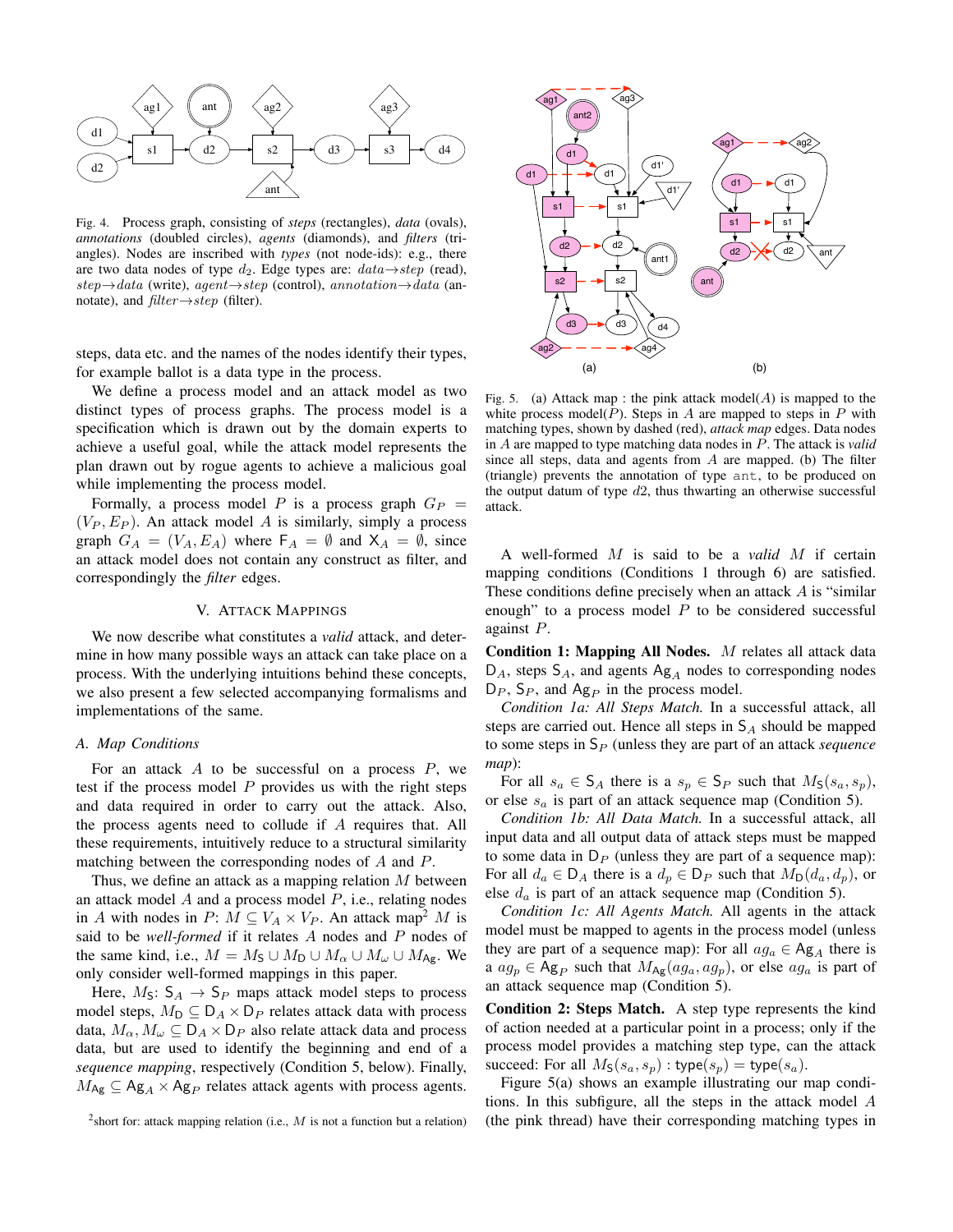the process model  $P$  (the white thread).

Condition 3: Inputs Match. An attack model step may need to read certain inputs to be successful. Thus, we require the matching process step to provide all these inputs. This is true for the outputs too, as later explained in Condition 4. Thus, for all  $M_D(d_a, d_p)$ : type $(d_p) \sqsubseteq$  type $(d_a)$ . A matching on the types of  $d_p$  and  $d_a$  indicate that the data required by the attack model, is provided for, by the process model. Datatypes match when the types are equal or one datatype is a subtype( $\sqsubset$ ) of another. If  $d_p$  and  $d_a$  have same types, and additionally,  $d_p$  has an annotation, encoding extra information which  $d_a$  doesn't have, and  $d_a$  doesn't possess any annotation types which  $d_p$ doesn't have, then we define the datatype of  $d_p$  to be a subtype of the data type of  $d_a$ .

Figure 5(a) shows that all of the input data to any of  $A$ 's step have their corresponding matches in  $P$  as shown by the dashed red edges.

Note that  $M_D$  preserves *read* edges, and thereby dataflow. For example, in Figure 5(a) , in attack model A, given that the step of type  $s1$  reads data of type  $d1$ , and, this (step,data) pair is mapped to their corresponding counterparts in  $P$ , for a valid attack to take place, it must be the case that in  $P$ , the step of type  $s_1$  reads data of type  $d_1$ . The attack model datum of type  $d1$  cannot be mapped to a matching datum which is a write from the step of type  $s1$  in  $P$ , or to any downstream datum which appears after this step of type s1 in P in the timeline (to ensure the chronological ordering among the graph components).

A process model step can meet an attack requirement by reading an indirect input via an upstream step occurring before it in the timeline. This is because we assume that data is never destroyed in our model and any data read by a process step is available indirectly as an implicit input to all downstream steps. Figure 5(a) shows such an example where  $P$ 's step of type  $s2$  reads from the upstream, the datum of type  $d1$ , which is the target of map from the attack model.

A filter should not block the transitive availability of an input, say  $d_p$ , to a process step  $s_p$ , for a valid attack. If a filter, checking for type of  $d_p$ , is present on any step on the path,  $d_p, \ldots, s_p$ , then it removes  $d_p$  from the datastream, thereby disallowing it to act as the target of data map from the attack model. Hence there should exist at least one path  $d_p, \ldots, s_p$  in the process model, such that there is no filter for  $d_p$  in this path. Formally: if  $M_D(d_a, d_p)$  and  $M_S(s_a, s_p)$  and  $d_a \in \text{in}(s_a)$ , then  $d_p \in \text{in}^+(s_p)$  and there exists a path  $\pi_p : d_p, \ldots, s_p$  in P such that for all steps  $s \in \pi_p$  and for all filters f of s, f does not match  $d_p$ , i.e., type $(f) \neq$  type $(d_p)$ . in $(s_a)$  is the set of all direct data inputs to  $s_a$ . in<sup>+</sup>( $s_p$ ) is the set of all data d that are direct or indirect inputs to  $s_p$ , i.e., there is a path from d to  $s_p$  in  $P$ .

Condition 4: Outputs Match. When an attack model step is successfully performed, it produces certain data. So the corresponding process step, should also produce all the matching output data. Thus, if  $M_S(s_a, s_p)$ , i.e., an attack step  $s_a$  is mapped to a process step  $s_p$ , then we require that any

output  $d'_a \in \text{out}(s_a)$  also matches an output  $d'_p \in \text{out}(s_p)$ . Figure 5(a) shows this output signature match condition; all of the output data from any of  $A$ 's step have their corresponding matches in P.

Also, for a valid attack, there should not be any filter, associated with process step  $s_p$ , checking for a datum of type of  $d_a$ , or of the type of annotation on  $d_a$ . Otherwise due to this filter, process step  $s_p$  cannot produce an output or an annotation on the output, as demanded by the attack, thereby failing the attack.

Figure 5(b) shows such an invalid attack mapping denoted by the crossed dashed red edge, in which the filter restricts the output from  $A$ 's step of type  $s1$  from being mapped to its counterpart in  $P$  because of the matching annotation of type ant. Formally: If  $M_5(s_a, s_p)$  and  $M_D(d'_a, d'_p)$  and  $d'_a \in \text{out}(s_a)$ , then  $d'_p \in \text{out}(s_p)$  and for all annotations  $n'_a$  of  $d'_a$  and all filters f of  $s_p$ , f neither matches  $n'_a$  nor  $d'_a$ , i.e.,  $\mathsf{type}(f) \neq \mathsf{type}(n_a')$  and  $\mathsf{type}(f) \neq \mathsf{type}(d_a').$ 

Condition 5: Sequence Mapping. Sometimes a sequence of attack steps  $s_a^1, \ldots, s_a^n$  might be achieved by a malicious attacker using a single step  $s_p$  of the process model. We consider this possible if at least one of the steps  $s_a^i$  in the sequence matches  $s_p$ . We also require that the inputs and outputs of the attack sequence match those of  $s_p$ . To this end, the mapping M "encloses" the attack sequence via special edges  $M_{\alpha}$  and  $M_{\omega}$ , relating the data inputs (start of the sequence) and outputs (end of the sequence), respectively. Formally: if  $M_{\alpha}(d_a, d_p)$ and  $M_{\omega}(d'_{a}, d'_{p})$ , then there exists a path  $\pi_{p}: d_{p}, \ldots, s_{p}, d'_{p}$  in P such that for all paths  $\pi_a: d_a, s_a^1, \ldots, s_a^n, d_a^i$  in A there is a matching step  $s_a^i \in \pi_a$  with type $(s_a^i) =$  type $(s_p)$ .

Attack nodes in  $\pi_a$  (i.e.,  $s_a^i$  with its inputs, outputs, and agents) are part of a sequence map and assumed to be carried out via  $s_p$ . Thus they are exempt from being explicitly mapped via  $M_D, M_S$ , and  $M_{Ag}$  (Condition 1).

Condition 6: Non-Collusive Agents match trivially. If  $M_{\text{Ag}}(a g_a, a g_p)$ , i.e., an attack agent  $a g_a$  is mapped to a process agent  $ag_p$ , and  $ag_a$  controls step  $s_a$  and agent  $ag_p$  controls step  $s_p$ , then, we require that,  $M_S(s_a, s_p)$ . The inputs and outputs of  $s_a$  should match the inputs and outputs of  $s_p$  respectively.

We assume that any agent in the process can be made rogue; so whenever an attack model step requires an agent to perform it, the process model can always provide one and it may not have the same signature as that of the attack model agent type, but still be capable of carrying out the required attack model step, as long as the corresponding step types in the attack and process match.

When agents *collude*, agent mapping scenarios becomes non-trivial, as discussed in Section V-D. Note that for a valid attack, mapped steps are either part of an attack sequence or are mapped individually.

#### *B. Different Attack Possibilities*

Once we define a valid attack, we try to find out, whether an attack is validly possible on a process, and in case of a valid attack, in how many/which different ways is it possible.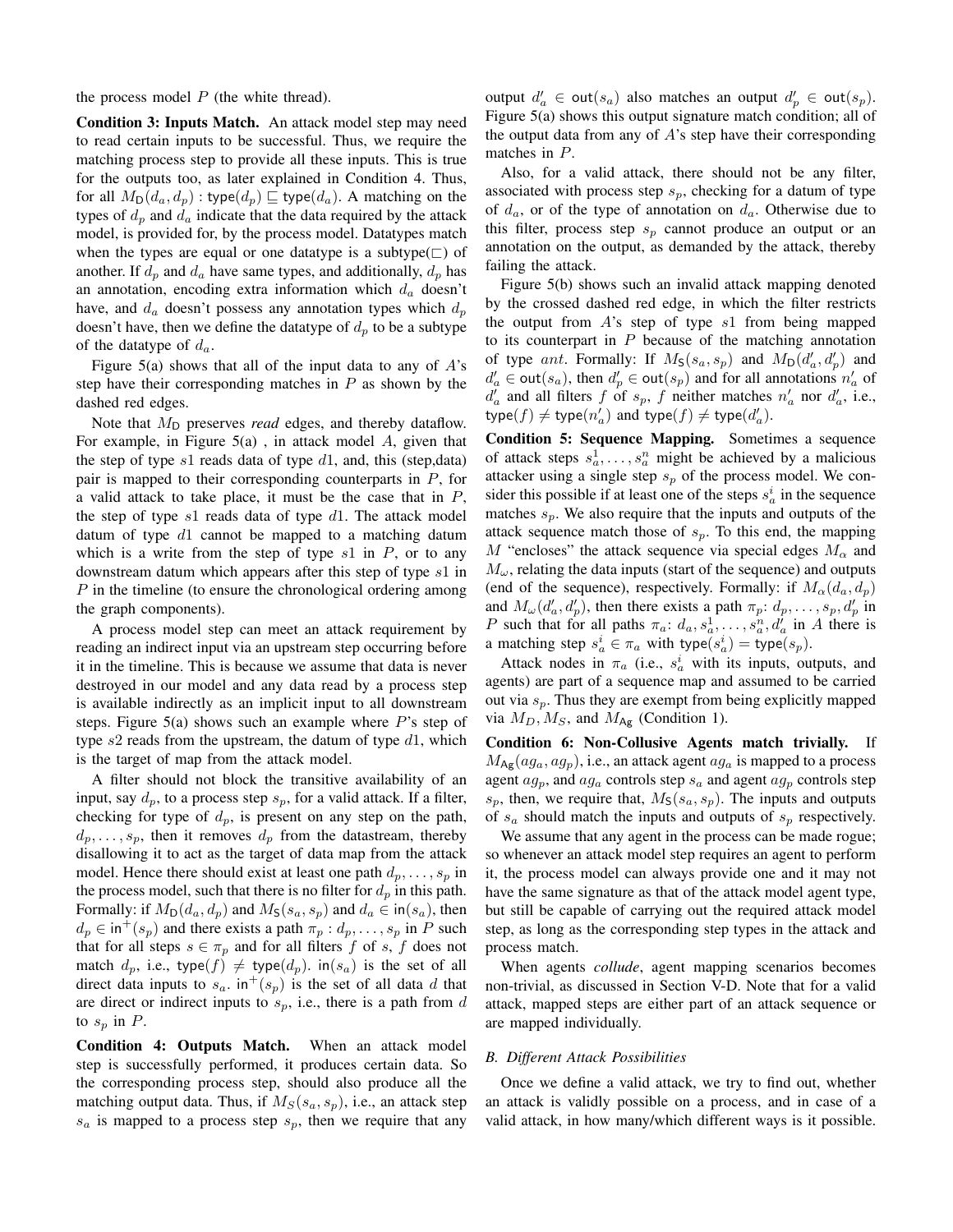The problem of determining if an attack is possible and if so, how, is in essence a search problem: each possible way of mapping attack steps/data to process steps/data must be examined. Each combination is generated, and then tested against the requirements of a valid mapping as explained in Section V-A. Thus we use a *generate and test* paradigm to generate all attack mapping possibilities and test the validity of the mapping.

# *C. Implementation*

We use DLV [5], [6], a state-of-the-art implementation of ASP [4], [7], [8], [9], to implement our valid attack map conditions (in Section V-A). In the interest of space, we have included only a portion of the entire implementation as a representative. The program source code is available online. <sup>3</sup> A brief introduction to the syntaxes and semantics of ASP can be found in Appendix A.

We encode the constructs in the process model and attack model like step, data, agent, filter etc., their types and the interactions between them, as a set of DLV *facts*. For example  $pm$  read(d, s) is a process model fact encoding that process model step s reads data d i.e.,  $(d, s) \in R_P$ . Attack model facts are similar, but they are prefixed with am.

Next, we encode, what constitutes a valid attack on a process, implementing mapping Conditions 2, 3 and 4.

```
map(A1,S1,A2,A3,S2,A4):-
    am_steptype(S1,X),
    pm_steptype(S2,X),
    allInMap(A1,S1,A3,S2),
    allOutMap(S1,A2,S2,A4),
    not filter_restricts(S1,S2).
```
The above DLV rule implements the criteria for an (input data, step, output data) triple in an attack model i.e.,  $(A1, S1, A2)$  to be validly mapped to its counterpart, in this case, (A3, S2, A4) in the process model. If an attack model step S1 has the same step type X as that of a process model step S2, and the datatypes of all the data input to and output from S1 match the datatypes of at least some data input to, and output from S2 (modeled by predicates allInMap and allOutMap, respectively), then we can claim that S1, along with its input and output data can be mapped to S2 and its input and output data respectively, signifying that an attack step can be successfully realized via a process step (modeled by the map predicate). The last conjunct in the above rule ensures that there is no restrictive filter on the process model step S2 which can prevent its output A4 from being the target of the map (referring to the filter restriction requirement in Condition 4). Thus we can claim that an attack is successful on a process if all steps in an attack model along with their input and output data show up as a member of the map predicate in our program's output.

Given an attack and a process model, Generate Attack Maps (in Figure 3) implementation then finds out in how many different ways this attack is validly possible on this process based out of the attack mapping conditions. Generate

<sup>3</sup>https://code.google.com/p/agent-artifact-analysis/



Fig. 6. Generate Attack Maps in Figure 3 automatically outputs valid attack map between  $A$  (attack model, pink) and  $P$ (process model, white). Dotted (green) edges show *collusion* between agents.



Fig. 7. Generate Attack Maps in Figure 3 outputs two other ways (left and right) via which attack A can take place on process P.

Attack Maps implementation is also realized using ASP, since ASP, based out of stable model semantics [10], is amenable to computationally difficult (e.g., NP-hard) search problems.

Let us consider an abstract attack model (pink thread) A and an abstract process model  $P$  (white), as shown in Figure 6, where we try to determine if  $A$  is a valid attack on  $P$ , and if so, in which ways.

$$
\begin{array}{lcl} \texttt{inmap}\,(A1,S1,A3,A2,S2,A4) & \texttt{v} & \texttt{outmap}\,(A1,S1,A3,A2,S2,A4) \\ \texttt{:- map}\,(A1,S1,A3,A2,S2,A4)\,. \end{array}
$$

Using the above rule, we make DLV generate all possible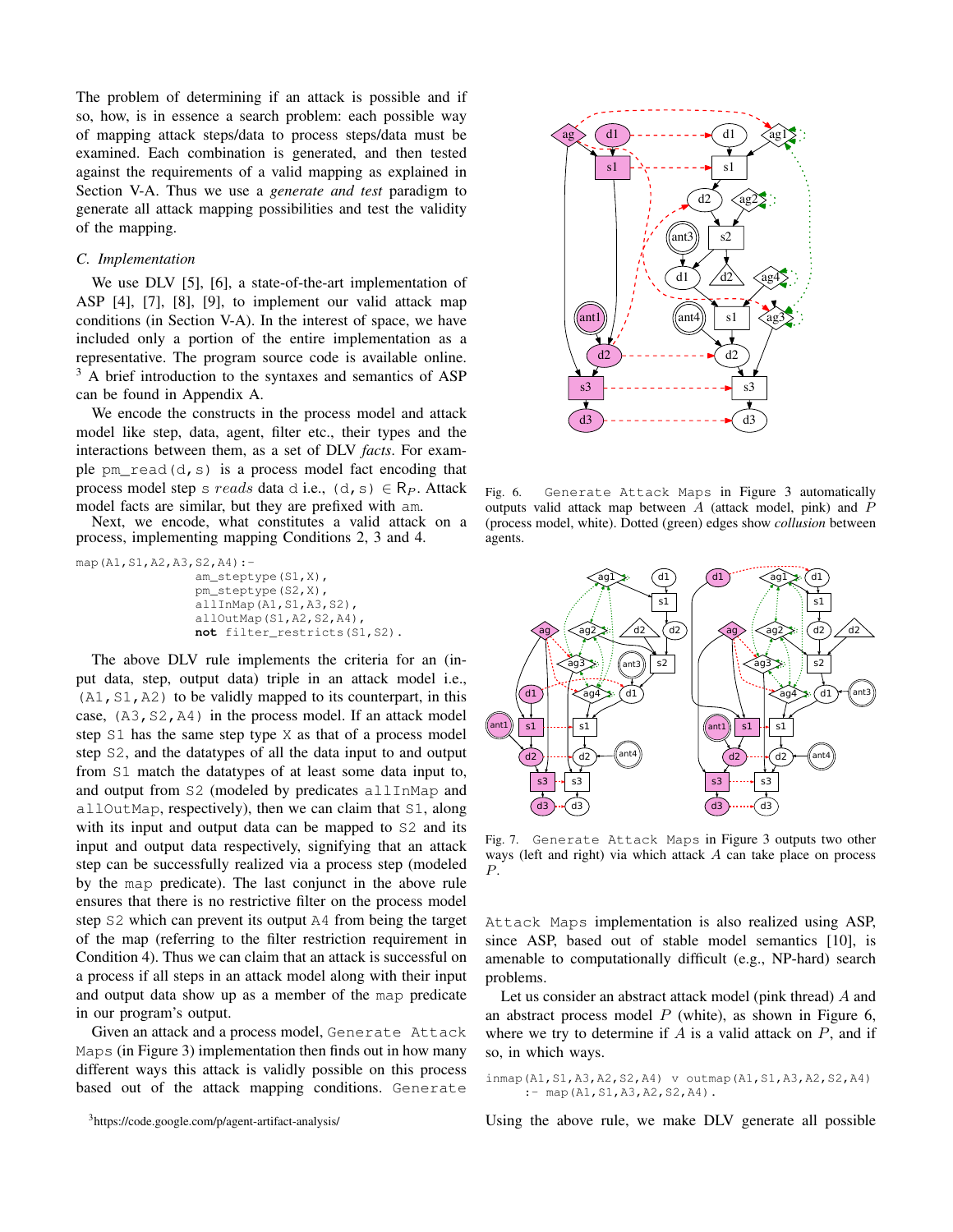worlds or stable models in which a valid attack map is satisfied. Each possible world corresponds to a way in which an attack can be carried out on a process. Each such world contains inmap atoms denoting that we choose to map certain entities in the attack model to those in the process model, or outmap atoms denoting that we do not map a pair of entities.

To illustrate the point, let us consider Figure 6, in which we input the attack and process models, along with our valid attack map logic and rules used for visualization, to the DLV answer set solver implementing Generate Attack Maps. The solver generates a set of stable models or possible worlds, each showing a way in which all the attack model steps, data and agents can be mapped to some process model steps, data and agents, respectively, as per our valid attack conditions. The model constructs in each of these possible worlds get projected onto *node* atoms, and the relations and corresponding mappings among the constructs onto *edge* atoms by the visualization logic. Using DLVWrapper [11], a Java interface for the DLV system, we have implemented a Java-based method to collect these node and edge atoms and construct a graph out of it in *dot* format, as shown in Figure 6 and Figure 7.

Figure 6 and each of the subfigures in Figure 7 show a possible world by which the attack A can be carried out on the process  $P$ . In the possible world in Figure 6, DLV chooses to map the step of type  $s1$  in A to the first occurrence of the step of type  $s1$  in  $P$  as shown by the dashed red edges. These mapped steps are part of the inmap predicate generated in this world by the DLV. But note that the attack model step of type s1 could also have been mapped to the second occurrence of the step of type s1 in P; DLV chooses *not* to map this pair and makes it part of the outmap predicate in this world. The reverse scenario is true in a different model, as shown in the subfigures in Figure 7. Generate Attack Maps implementation outputs 15 possible models out of which we have shown 3 of them in Figure 6 and Figure 7. In 5 of these worlds, the first occurrence of the step of type  $s1$  in  $P$  is the target of map, whereas in the rest of the 10 worlds, the second occurrence is the target of map.

Note that Figure 7 shows multiple possible mapping scenarios for the data too. Thus, in the possible world in the left subfigure, DLV maps the attack model datum of type  $d_1$ , an input to the step of type s1, to the process model datum of type d1, which is a *direct* input to the step of type s1 (second occurrence). The right subfigure shows the alternative world, in which the datum of type d1, which is read *indirectly* by the second occurrence of the step of type s1 in the process model via some upstream steps, is what is mapped to.

Thus, utilizing the power of the answer set solver DLV, we can implement the generation of all possible ways in which an attack can take place on a process.

#### *D. Agent Collusions*

The mapping of the agents as described in Condition 7 in Section V-A becomes non-trivial when agents in the process model need to collude. Consider Figure 6, in which the same agent of type  $ag$  in the attack model  $A$  needs to carry out two

distinct steps of types s1 and s3. This can be because the agent needs to utilize the information from one step, in another step. The process model  $P$  can meet this requirement in two ways: either the same agent carries out both of the corresponding steps of types s1 and s3, or two distinct agents carry out this pair of steps separately and are allowed to communicate or collude. Generate Attack Maps implementation first enumerates all possible combinations of pairs of agents participating in a process model, and consider this, as the pairs that *can collude* in the process. Then an integrity constraint is used to eliminate the possible worlds in which the pairs of agents who are required to collude in the process to meet the attack model requirement, *can not collude*, as modeled by the lack of green edges between the corresponding agent pair.

Thus, the 15 possible ways of attack as produced as an output from Generate Attack Maps implementation in Section V-B, can be grouped into 5 distinct categories. Each category is identified by a different combination of pairs of agents in  $P$  who can collude among themselves. In category one, all agents in  $P$  can pairwise collude among each other; in category two, agents of types  $aq1$ ,  $aq3$  and  $aq4$  can pairwise collude among them; in category three, agents of types  $aq1$ , ag2 and ag3 can pairwise collude among them; in category four, agents of types  $(ag1 \text{ and } ag3)$  and  $(ag2 \text{ and } ag4)$  can pairwise collude among them and in category five, agents of types  $aq1$  and  $aq3$  can collude between them. <sup>4</sup> The other possible combinations of agent pair collusions do not become a part of our output of 15 possible worlds, since they do not satisfy the criterion of meeting the attack model requirement and hence, eliminated by the integrity constraint as mentioned in the previous paragraph. The attack model A demands that the same agent controls the steps of types s1 and s3, hence in all of these 15 possible worlds the pair of agents controlling either the first occurrence of the step of type s1 and s3, or the second occurrence of the step of type s1 and s3 in P should be able to pairwise collude between them. For example Figure 6 shows a possible world in which A can be carried out via P respecting the integrity constraint. The dashed red edges between the agent of type  $ag$  in A and each of the pair of  $P$ 's agents of types  $aq1$  and  $aq3$  indicate that, either this pair of agents controlling the first occurrence of the step of type s1 and s3 repectively in P *needs to collude* or this pair should be the same individual for the attack to be successful. The dotted green edges between the  $ag1/ag3$  agent pair in P denote that they *can collude*; hence, the attack is successful. In both the possible worlds in Figure 7, each agent in  $P$  can pairwise collude with all other agents. This means that an attack is possible, since collusion is only required between the agents controlling steps of types  $s1$  (second occurrence) and  $s3$  in  $P$ , for the attack to be successful. Note that the collusion relation

<sup>&</sup>lt;sup>4</sup>Note that each of these categories consists of three members; in the first one the first occurrence of the step of type  $s1$  in  $P$  is the target of attack map, in the second and third one, the second occurrence of the step of type s1 is the target of attack map. The second and the third member are distinct from each other by the different possible data mapping scenarios, as discussed in Section V-B.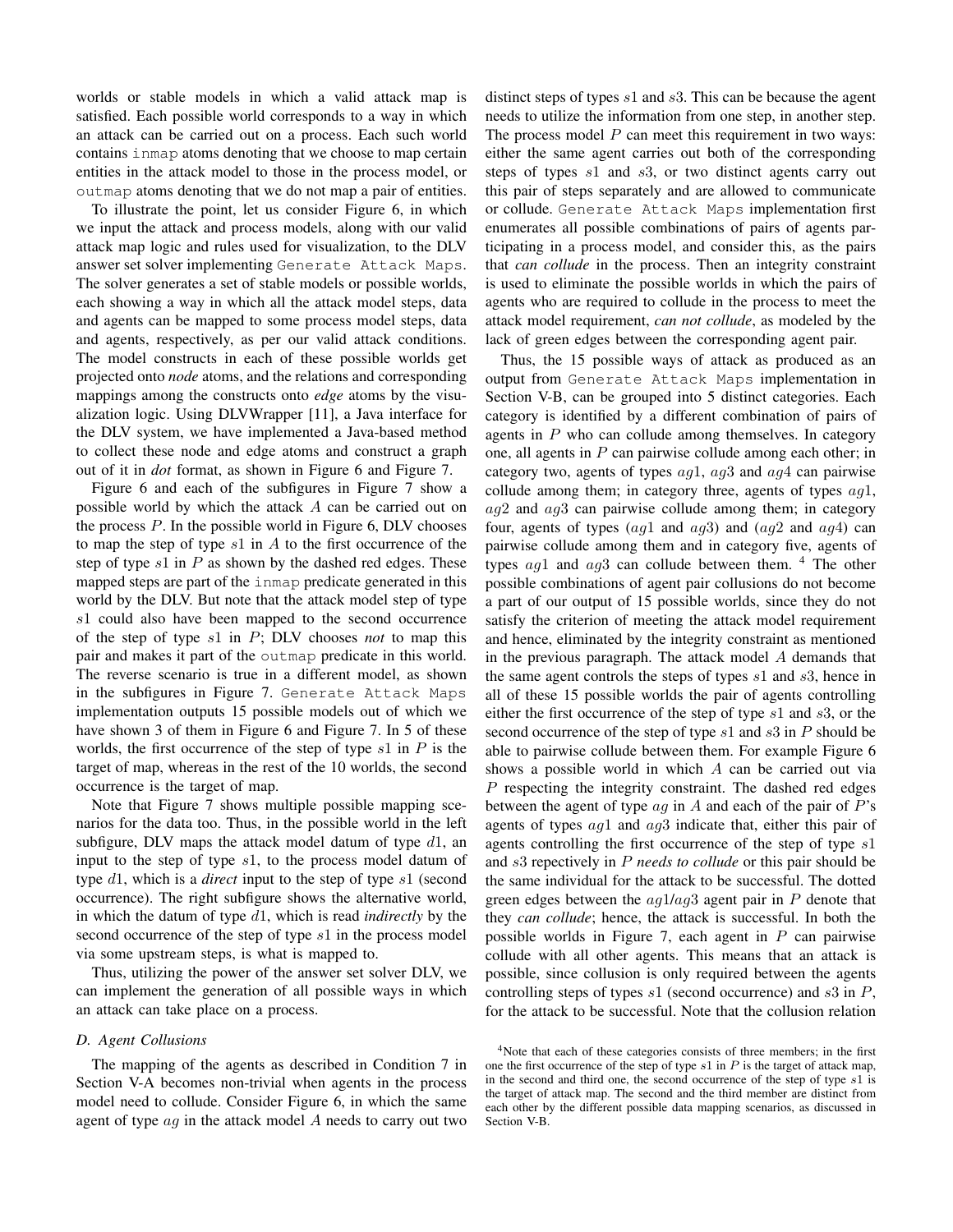

Fig. 8. The intermediate output from Improve  $P$  run, shows how in  $P$ , a filter of type ant1 (denoted by the triangle) is added to the first occurrence of the step of type s1, thereby preventing its output from being the destination of map from its counterpart in A. Thus attack shown in Figure 6 is now, no longer possible.

is commutative on the elements of  $Ag<sub>P</sub>$  and  $Ag<sub>A</sub>$ , so the green edges run in both directions between any colluding agent pair.

## VI. PROCESS MODEL IMPROVEMENT

Once Generate Attack Maps identifies the possible ways in which an attack can take place on a process, Improve P (in Figure 3) automatically searches for, and applies improvement *opportunities* in the original process model to prevent the attack from succeeding in any possible way. However, in the course of these improvements, Improve  $P$ does not modify the process model in such a way that the original process goal is inhibited. Thus, none of the steps, agents, input or output data from the steps, and annotations on the output data from the steps in the process model are deleted or updated in their types while the process is being improved.

Improve  $P$  is implemented in Java.

Once improved, the resulting process model is again provided as an input to Generate Attack Map, as shown in Figure 3, to confirm that the process has been indeed made robust against the concerned attack in all possible ways. It may take multiple improvement iterations before this goal is achieved.

We have described how to optimize our Improve  $P$ implementation to ensure that the iterations eliminating a larger number of ways of attack, are carried out before the iterations which prevent fewer violations.

There can be many different ways to improve a process, out of which we have implemented two ways, including optimized improvement for one of the ways.

#### *A. Process Improvement (Filter influencing map on the output)*

Sometimes an attack model has a step in it that writes an annotated datum, whereas its counterpart in the process model does not contain any matching annotation on the corresponding output datum. For example, in Figure 6, in the attack model  $A$ , the step of type  $s1$  writes a datum of type  $d2$  with an annotation of type  $ant1$ , whereas the output datum of type  $d2$  from the step of type  $s1$  (first occurrence) in the process model  $P$  does not contain an annotation of type  $ant1$ .

In such a scenario, our Improve  $P$  implementation prevents the attack by automatically adding in  $P$ , a filter of type ant1 to this step of type  $s1$ , as shown in Figure 8. This is because Condition 4 in Section V-A requires that, if we can validly map an output datum from an attack model step to that from a process model step, then the attack step's output must not contain an annotation whose type matches the process model step's filter's type. Thus the addition of the filter of type ant1 on  $P$ 's step of type  $s1$  will ensure that Condition 4 does not hold; the output datum from the attack step of type s1 can no longer be considered as a map to the output datum from the process step of type  $s1$ , thereby rendering the attack, a failure.

But as Figure 8 shows, the step of type  $s1$  in A can still be validly mapped to the second occurrence of the step of type s1 in P. Once Generate Attack Maps identifies this remaining attack avenue, Improve  $P$  implementation automatically adds in  $P$ , an additional filter to the second occurrence of the step of type  $s1$ , thereby preventing A from occurring in any possible ways. None of the outputs from either of the steps of type  $s1$  in P can now be mapped to, from their counterparts in  $A$ , and hence  $P$  is made fully robust.

# *B. Process Improvement (Filter influencing map on the input)*

The addition of a filter can prevent the map from an input datum of an attack step, to an input datum of a process step. Let us consider a slightly modified scenario from the right subfigure of Figure 7, where the first occurrence of the step of type  $s1$  in  $P$  and  $s1$  in  $A$  both read directly a datum of type  $d1'$ . In this scenario as shown in Figure 9, the input to the step of type  $s1$  in  $\overline{A}$  does not have the same immediate input to the second occurrence of the step of type s1 as its target of map, but it can utilize one of the upstream inputs of type  $d1'$  (read indirectly by the second occurrence of the step of type  $s1$  in  $P$  via the upstream steps) as its target. Thus, we see that the availability of the datum of type  $d1'$  as an indirect input to this second occurrence of the step of type  $s1$  in  $P$  is a threat; Improve  $P$  exploits this improvement opportunity, adding in  $P$  a filter of type  $d1'$  on the step of type  $s2$  (shown in the red box in Figure 9), immediately preceding the second occurrence of the step of type s1. This filter prevents the datum of type  $d1'$  from appearing as an output from the step of type s2. Thus, the step of type s1 in  $P$  (second occurrence) cannot  $read$  the datum of type  $d1'$  and act as the necessary target of data map for  $s1$ 's input in  $A$ , thereby failing the attack.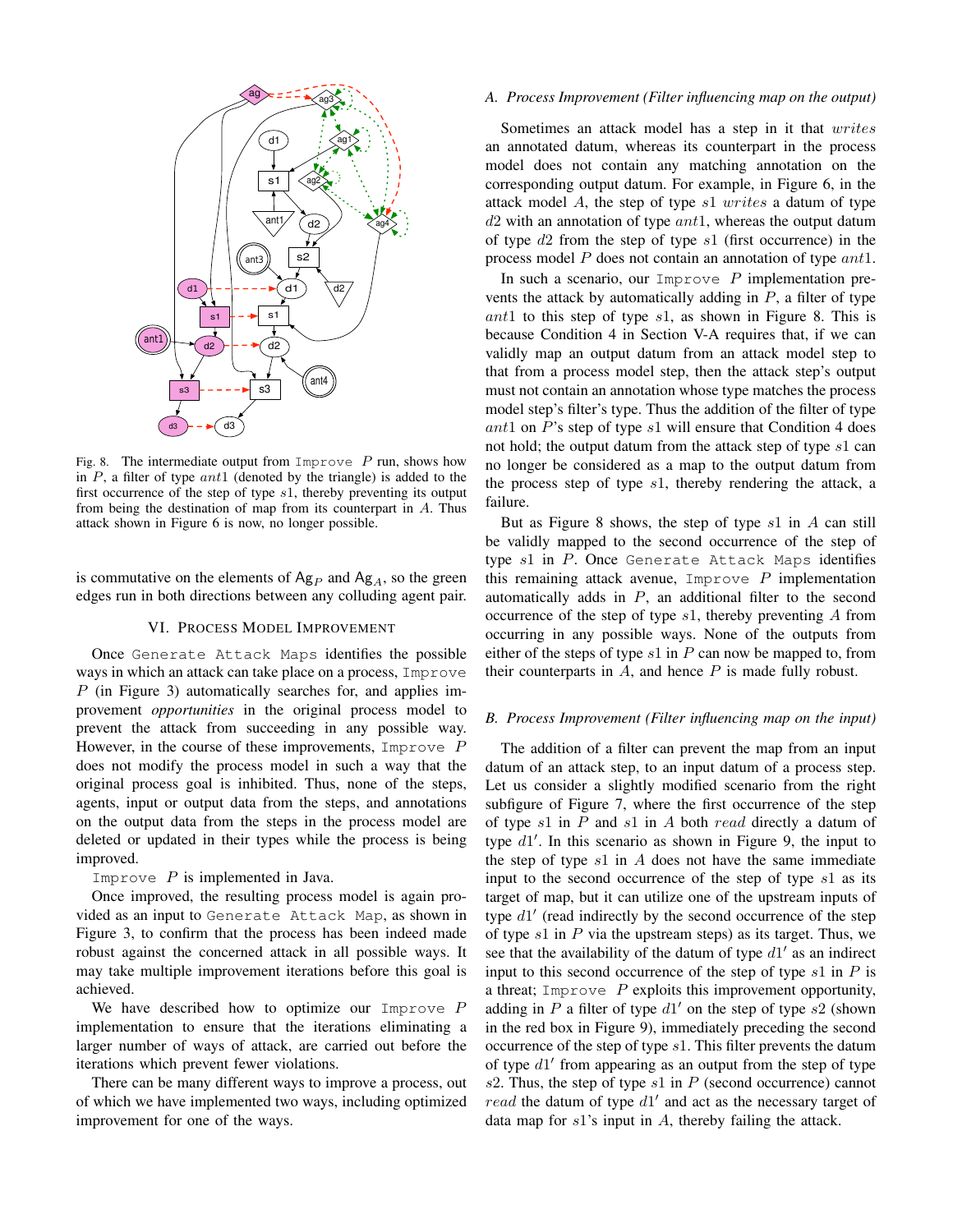



Fig. 9. Another process improvement opportunity where a filter of type  $d1'$  if, added to the the step of type  $s2$  in  $P$ , removes any datum of type  $d1'$  from the datastream; thus the step of type  $s1$  in A can no longer utilize  $P's$  any upstream datum of type  $d1'$  as its input data map target, thereby failing the attack (the red cross shows the invalidated attack map between the pair of data of type  $d1''$  in  $A$  and  $P$ ).

*C. Optimized Process Improvement*

The order in which the filter is added to the different occurrences of the steps in  $P$  can affect the order of the cardinality of the attack maps being eliminated in each iteration. Our goal is to improve  $P$  through successive rounds such that the round which eliminates higher number of attack maps is carried out first, followed by the rounds which account for fewer attack maps being eliminated (in descending order). The motivation behind this is to provide the user of our system with a *more improved* process model in fewer improvement rounds. Also note that a process need not be fully improved against an attack in all possible ways before a user can start using it; if out of 10 possible ways of breaching voter confidentiality, a process is robust against 8, and the remaining two approaches are difficult to exploit under real world circumstances, an election official may be satisfied using it. Thus, our iterative process improvement procedure can be halted prematurely if allowed by a particular use case.

In order to efficiently compute an improved process version robust against a large number of attack maps in fewer rounds, Improve  $P$  implementation scans the process steps for applications of improvement patterns in descending order, from most heavily attacked (i.e., steps which are most frequently the target of map across all possible ways of attack) to least heavily attacked. In our running example in Figure 10, the second occurrence of the step of type  $s1$  in  $P$  is more attacked, occurring as the target of an attack map in 10 possible

Fig. 10. This is the optimized Improve  $P$  run's intermediate output; a filter of type  $ant1$  is added to the second occurrence (rather than the first) of the step of type  $s1$  in  $P$ , thereby preventing its output from being the destination of map from its counterpart in A. Thus, attacks shown in Figure 7 are now, no longer possible. The optimized version eliminates 10 possible ways of attack in the first improvement round only, as compared to eliminating 5 ways in the unoptimized version as discussed in Figure 8.

ways, than the first occurrence, occurring as the target of the attack map in 5 possible ways; Improve  $P$  implementation looks for improvement opportunities starting from this second occurrence, and then proceeds to the first. Thus, in the first round of improvement, once an improvement opportunity is identified in the second occurrence of the step of type s1 in P, Improve P adds a filter of type  $ant1$  to this step, thereby eliminating 10 possible avenues of attack against it. In the next improvement round, the first occurrence of the step of type  $s1$  in  $P$  is addressed, eliminating the rest of the possible ways of attack. Thus, an improved process model version robust against a larger number of attack maps (10 vs. 5) is obtained after just the first round of improvement. Note that if this method of "using the highest attacked steps first" for possible improvement exploitation were not used and a program instead randomly picked any process step for exploring an improvement opportunity and addressing it, then it could have been the first occurrence of the step of type  $s1$  in  $P$  which was improved first (as was the case in the unoptimized version in Figure 8), thereby eliminating only 5 attack maps instead of 10 in the first improvement round. Thus larger number of rounds would have been consumed (two instead of one as currently achieved by our program) to arrive at the improved process model version robust against a larger number of attack maps (10 vs. 5).

There may be scenarios where a combination of improve-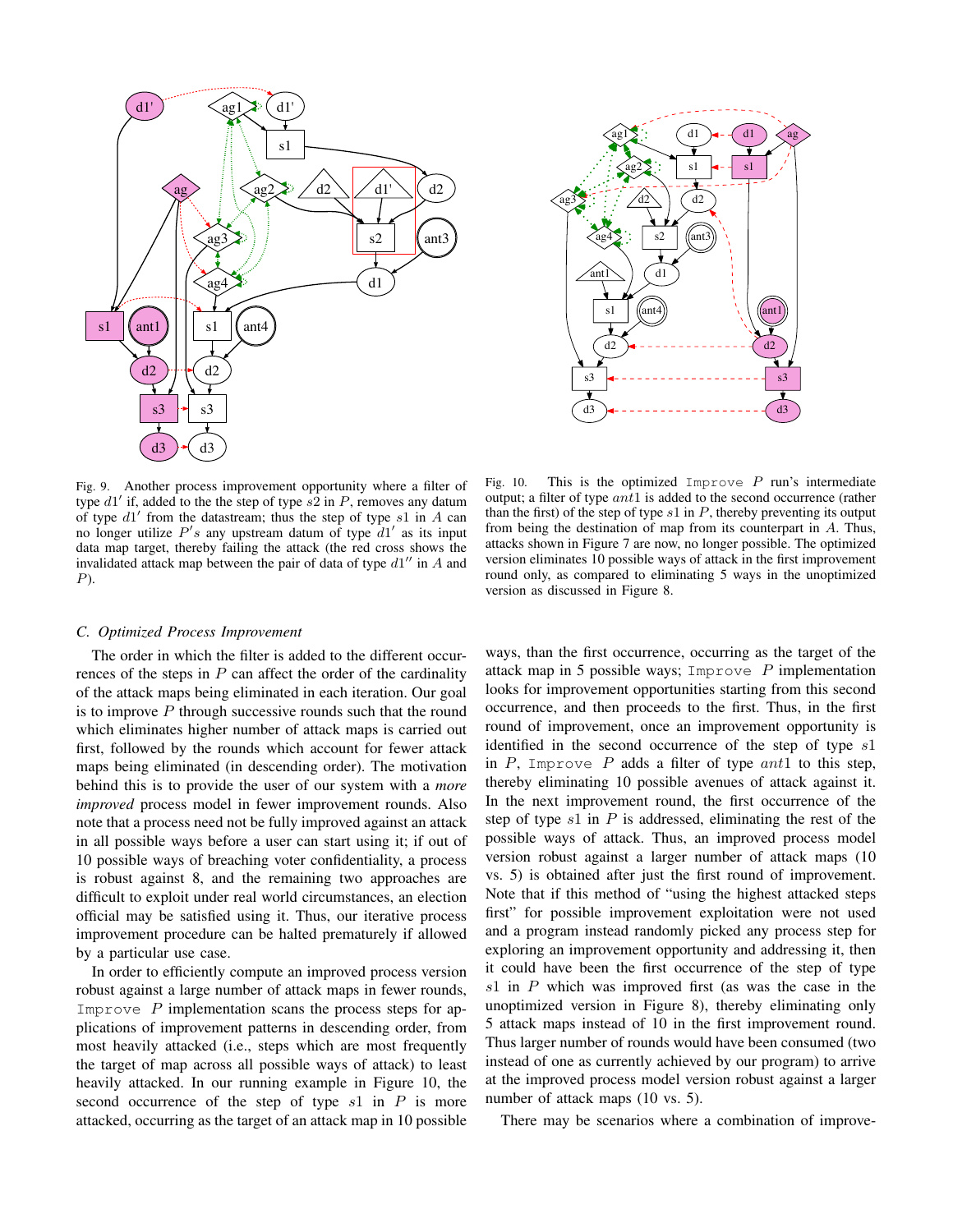ment opportunities can be applied to the same process model to eliminate various attack ways. Also there may be scenarios, where a process model cannot be improved further, since the yet unaccounted attack ways against it cannot be eliminated by any identified improvement opportunity; alternatively a user may be satisfied (as explained before) with a partially improved process; in both these cases  $Improve$   $P$  needs to terminate prematurely. DASAI can handle all these aforementioned scenarios, though we have not yet tested our implementations on use cases supprting these scenarios; we plan to do so in future.

# VII. EVALUATION

Running Generate Attack Maps (in Figure 3) implementation on the motivating example of Section II generates 80 possible worlds, each showing a way in which voter confidentiality on election day can be breached; in the interest of space, we have shown two of the interesting ones among them, along with the identification of the rogue insiders responsible for the attack, in Figure 11(a) and Figure 12 with the abbreviated node names. The 80 possible worlds can be classified into 6 categories:

- i) *isb* is the target of the attack map in the process model with the following as the source in the attack model:
	- a) The sequence from the steps  $cve$  to isb (Figure 11(a) is in this category where the sequence from the step of type cve to the step of type isb in the attack model is mapped via a pair of blue edges to the step of type  $isb$ in the process model satisfying Conditions 5 and 6 in V-A. Note that the attack mappings from the steps in the attack model which are not part of the sequence are shown in red. Thus the step of type *fillb* which is not a part of the sequence in the attack model is mapped via a red edge to its counterpart in the process model.)
	- b) The sequence from the steps  $wvb$  to isb
	- c) The sequence from the steps  $cve$  to  $fillb$
	- d) The sequence from the steps  $wvb$  to  $fillb$
- ii) *fillb* is the target of the attack map in the process model with the following as the source in the attack model:
	- a) The sequence from the steps  $cve$  to  $fillb$
	- b) The sequence from the steps  $wvb$  to  $fillb$

The interpretation of these categories requiring a knowledge of the process semantics and domain knowledge is left to the user; for example, the first category can be interpreted as if the entire malicious goal of writing the *vid* on the ballot  $(wvb)$ along with the non-rogue steps of checking the voter eligibility  $(cve)$  and issuing the ballot to the voter  $(isb)$  is carried out by the ballot clerk alone (as signified by the pair of blue mapping edges from the cve-isb sequence in the attack model to the step of type isb in the process model). The roster clerk and the ballot clerk then will be the same agents as shown in Figure 11(a) by the mapping edges from  $rcl$  and  $bcl$  in the attack model to bcl in the process model. After the ballot clerk issues the ballot, the voter fills it out (as shown by the red mapping edges between the corresponding steps of type



Fig. 11. (a) This shows the output of Generate Attack Maps (in Figure 3) run on the motivating example of Section II, demonstrating a possible way how the voter confidentiality attack can be carried out by the ballot clerk alone. (b) shows the voting process improvement to prevent the attack in (a).

fillb in the attack and process model); now the same ballot contains both the vid and vote on it thereby breaching voter confidentiality. A self loop on an agent indicates that it does not collude with any other agent.

Similarly, as shown in Figure 12, consider the second category i)b) which can be interpreted as the roster clerk and the ballot clerk colluding to carry out the attack. The step of type cve in the attack model is mapped to its counterpart in the process model (shown by the red mapping edges), while the sequence of steps types  $wvb, ..., isb$  in the attack model is mapped to the single step of type isb in the process model via a pair of blue edges. Also there is a pair of mapping edges, each, from the roster and ballot agents of type rcl and bcl in the attack model to its counterpart in the process graph; all these can imply that the roster clerk performs the usual step of checking the voter eligibility  $(cve)$  and the ballot clerk performs the malicious step of writing the *vid* on the ballot (wvb) along with the non-rogue step of issuing the ballot to the voter (isb). The dotted green edges between the agents of type rcl and bcl in the process model signify that the roster and the ballot clerk can collude. The roster clerk can pass on the secret datum of type  $vid$  (uniquely identifying the voter) to the ballot clerk (modeled by the write and read of the datum of type vid by the steps of type cve and wvb respectively in the attack model). The ballot clerk now writes this datum as an annotation on the ballot of type  $b$  via the step of type  $wvb$ , and issues it to the voter. The voter fills out the ballot, thereby breaching the voter confidentiality since now the same ballot contains both the annotations of type *vid* and *vote*.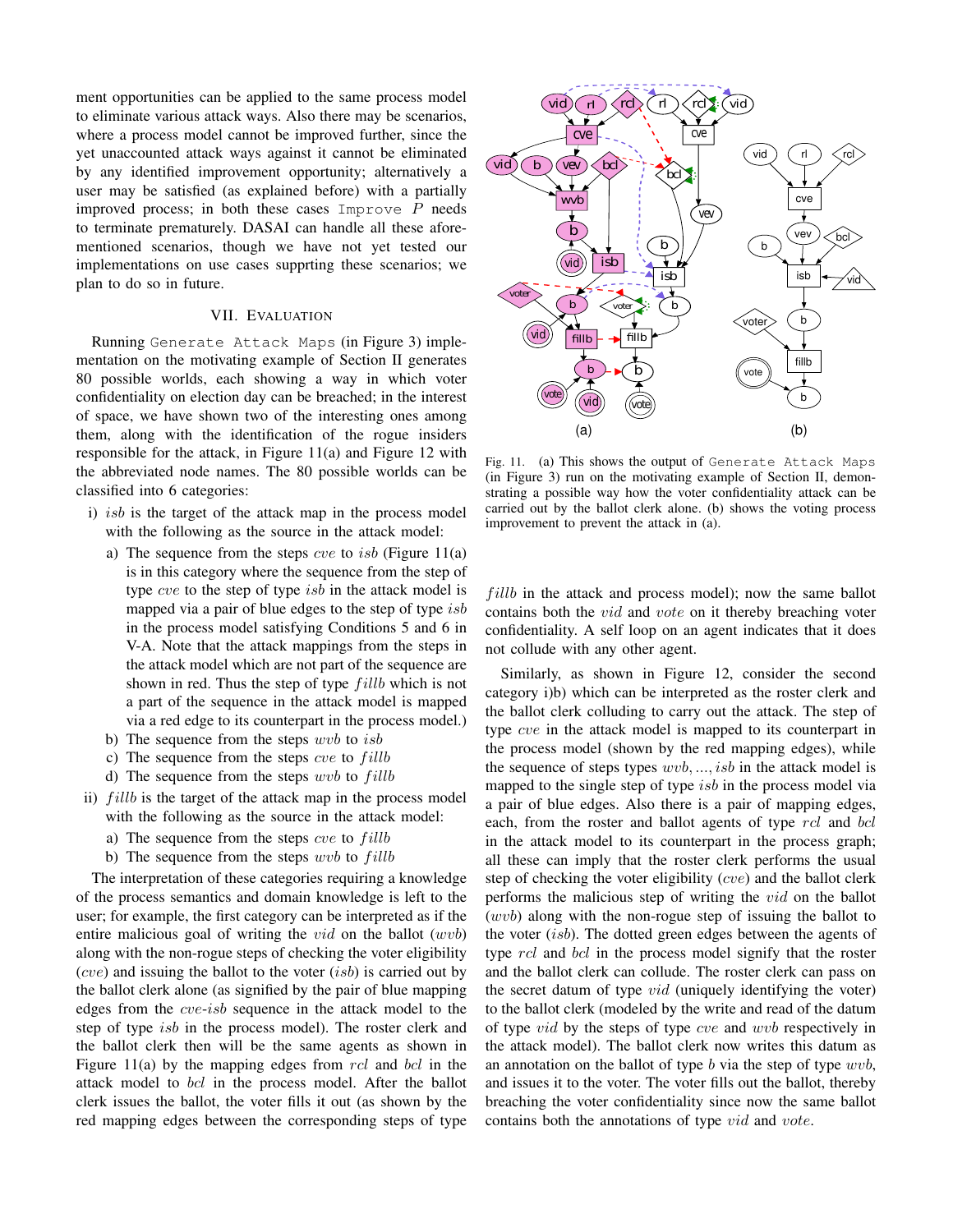

Fig. 12. This shows the output of Generate Attack Maps (in Figure 3) run on the motivating example of Section II, demonstrating another possible way how the voter confidentiality can be breached when the roster clerk and the ballot clerk collude.

Voting Process Improved. Figure 11(b) shows the output of Improve  $P$  (in Figure 3). The output of the step of type isb in the attack model has an annotation of type  $vid$  which does not exist on the output from the corresponding step of type isb in the process model. The implementation of Improve P automatically adds a filter of type *vid* on the step of type isb in the process model as shown in Figure 11(b). This filter prevents the ballot output from the step of type isb to contain the secret information of type  $vid$  (the ballot clerk is unable to issue any ballot to a voter with the secret information of type *vid* on it); thus *vid* does not get carried downstream and at no point in the process both the annotations of type vid and vote exist on the ballot, thereby preventing the voter confidentiality attack (in cases where the step of type isb is the target of attack map in the process model). To prevent categories of attacks where the step of type *fillb* is the target of map in the process model, a similar filter of type *vid* gets added to the process step of type  $fillb$ . Once the filter of type  $vid$  is added to both of the steps of types isb and  $fillb$  in the process model, all 6 categories of possible ways of attacks are prevented, and the process model becomes robust against the voter confidentiality attack in all possible ways. Note that out of 80 possible ways of attack, there are 20 possible ways in which the step of type  $isb$  is not the target of attack map in the process model and there are 20 other possible ways where the

step of type *fillb* is not the target of attack map. Since these numbers are equal, there is no clear majority as to which is the most heavily attacked step in the process model; in such a scenario as discussed in Section III, Improve  $P$  randomly picks one of these candidate steps from steps of type isb and fillb for identifying and exploiting the process improvement opportunity.

# VIII. RELATED WORK

Process-based security analysis of agents and data in domains like elections is an emerging area of study. Security analyses of elections have focused on the technology used, such as electronic voting machines [12], [13], [14], [15], [16], [17], or on the cryptographic protocols proposed and used for election systems [18], [19], [20]. Red-team tests have examined systems both individually and in the context of an election process [21], [22], [23] the latter being done informally and non-rigorously.

As Barr et al. [24] pointed out, the security of elections and the accuracy of their results depends just as much upon the processes and procedures followed as upon the technology used. Weldemariam et al. have examined the security of business processes, and applied that work to elections procedures [25], [26]. Others have used a formal process modeling language called Little-JIL to represent an election process, used that as a basis for calculating what steps must fail for the process to fail, and introducing compensating steps ("exception handlers") to minimize the chances of failure [27], [28], [29].

The latter work has verified security properties of an election process by considering specific combinations of agent behaviors. Unlike theirs, our work considers detailed scenarios in which agents collude. We also take into account data annotation-based attacks. Huong et al. [30] use the above methods to analyze security properties of an election process under attack using model checking. Unlike our approach, the concept of agents in their analysis is not explicit; they realize it implicitly via steps in the process. Also, our logic-rule based approach for determining the mapping criteria for a successful attack is more flexible. By changing our logic rules, we can change the definition of a "successful attack", whereas in Huong's approach, the definition of a successful attack via a process not satisfying an "attack-always-fails" property is somewhat rigid. Also, their approach, unlike ours, does not provide a method for automated improvement of the process once the attack has been identified.

# IX. DISCUSSION

Our paper presents DASAI, a logic rule-based static analysis approach for determining if an attack can take place on a process. If an attack is found to be possible, DASAI also determines in which ways this attack can be performed on the process and who are the rogue insiders involved. Dataflowbased process and attack models are considered, and a holistic perspective is used that looks at steps, data, annotations on data and controlling agents to determine if a process is vulnerable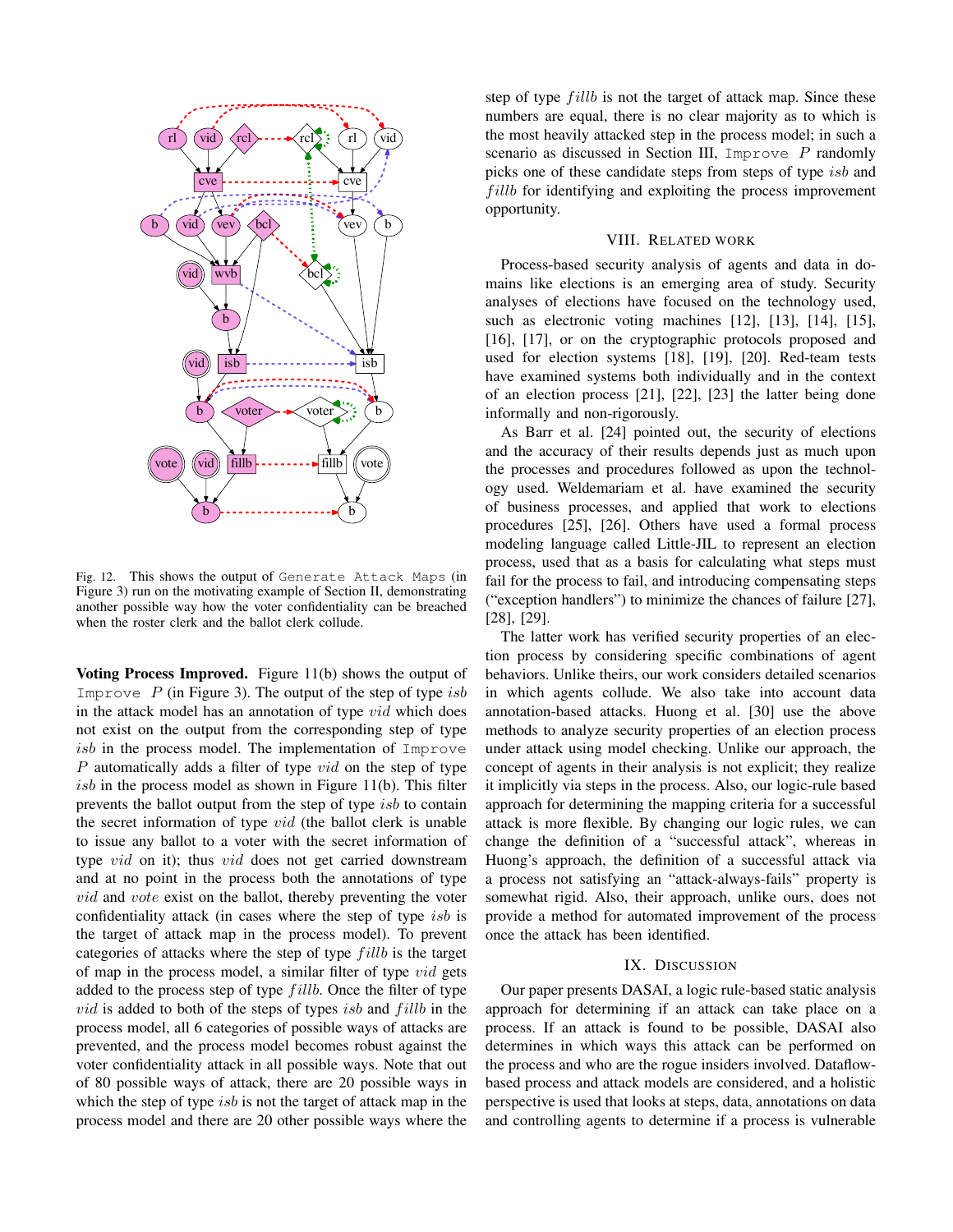to an attack. The problem of attack determination is reduced to essentially a graph matching-based search problem, where we use a declarative programming paradigm to automatically enumerate the possible ways in which an attack graph can be matched against a process graph according to a concept of a valid mapping encoded as logic rules; each such mapping gives rise to a possible avenue of attack. Apart from being intuitive in expressing a valid attack mapping concept and being useful in automatically enumerating attack possibilities, our logic rule-based approach is also very amenable to addition of new constraints to change the definition of an attack mapping and hence the meaning of a successful attack. Once attack possibilities are determined, our Java-based implementation automatically and opportunistically searches and exploits improvement opportunities in the process, starting from the highest attacked steps to the lesser attacked ones, to make the process robust against the attack in all possible ways.

Note that our technique is presented here in the context of insiders. The same techniques will work for outsiders, who would be represented by agents without any control edges to the process steps (that is, the graph will be disconnected). We leave consideration of such agents to future work.

Another point to note in DASAI is that, we currently do not automatically generate the attack models from the process model as defined by a user. Current literature [31] already uses model checking to automatically generate attack models as ones which do not conform to a desired property of a process. Once the model checker finds an attack model to be successful against a process, we can convert that attack model structure into our format of data-flow based attack graph and then find out using DASAI, against which other processes (for example we can perform a test against variants of a voting process), this attack will be successful in how many different ways. Finally DASAI can be used to improve those set of processes (if vulnerable), making them robust against this attack.

A limitation of our DASAI is that, we have not yet tested it against a broad range of attacks from various domains. Currently we have run our DASAI implementation on abstract scenarios and various use cases from election domain only. As part of our future work, we would like to test our rogue insider identification and process improvement program on various use cases from other process domains (for example identifying an attacker carrying out a real estate fraud), thereby demonstrating the broader applicability base of DASAI.

Another limitation is that, DASAI will only identify attacks which preserve the dataflow direction with respect to the process models against which they are tested. Identifying attacks, whose steps do not follow the chronological ordering of the process steps, is a part of our future work.

#### **REFERENCES**

- [1] T. Kohno, A. Stubblefield, A. D. Rubin, and D. S. Wallach, "Analysis of an electronic voting system," in *IEEE Symposium on Security & Privacy*, 2004.
- [2] *Security analysis of the Diebold AccuVote-TS voting machine*. Center for Information Technology Policy, Princeton University, 2007.
- [3] V. Lifschitz, "What is answer set programming," in *Proceedings of the AAAI Conference on Artificial Intelligence*, 2008, pp. 1594–1597.
- [4] P. Bonatti, F. Calimeri, N. Leone, and F. Ricca, "Answer set programming," in *A 25-year perspective on logic programming*. Springer-Verlag, 2010, pp. 159–182.
- [5] S. Citrigno, T. Eiter, W. Faber, G. Gottlob, C. Koch, N. Leone, C. Mateis, G. Pfeifer, and F. Scarcello, "The dlv system: Model generator and application frontends," in *Proceedings of the 12th Workshop on Logic Programming*, 1997, pp. 128–137.
- [6] N. Leone, G. Pfeifer, W. Faber, T. Eiter, G. Gottlob, S. Perri, and F. Scarcello, "The dlv system for knowledge representation and reasoning," *ACM Transactions on Computational Logic (TOCL)*, vol. 7, no. 3, pp. 499–562, 2006.
- [7] M. Gelfond and V. Lifschitz, "The stable model semantics for logic programming," in *Proceedings of the 5th International Conference on Logic programming*, vol. 161, 1988.
- [8] ——, "Classical negation in logic programs and disjunctive databases," *New Generation Comput.*, vol. 9, no. 3/4, pp. 365–386, 1991.
- [9] V. Lifschitz, "Answer set planning," in *Logic Programming and Nonmonotonic Reasoning*. Springer, 1999, pp. 373–374.
- [10] M. Nogueira, M. Balduccini, M. Gelfond, R. Watson, and M. Barry, "An a-prolog decision support system for the space shuttle," in *Practical Aspects of Declarative Languages*. Springer, 2001, pp. 169–183.
- [11] F. Ricca, "The dlv java wrapper." in *APPIA-GULP-PRODE*. Citeseer, 2003, pp. 263–274.
- [12] T. Kohno, A. Stubblefield, A. D. Rubin, and D. S. Wallach, "Analysis of an electronic voting system," in *Proceedings of the 2004 IEEE Symposium on Security and Privacy*, May 2004, pp. 27–40.
- [13] A. J. Feldman, J. A. Halderman, and E. W. Felten, "Security analysis of the diebold accuvote-ts voting machine," in *Proceedings of the 2007 USENIX/ACCURATE Electronic Voting Technology Workshop*. Berkeley, CA, USA: USENIX Association, Aug. 2007.
- [14] E. Proebstel, R. Sean, F. Hsu, J. Cummins, F. Oakley, T. Stanionis, and M. Bishop, "An analysis of the hart intercivic dau eslate," in *Proceedings of the 2007 USENIX/ACCURATE Electronic Voting Technology Workshop*. Berkeley, CA, USA: USENIX Association, Aug. 2007.
- [15] C. Sturton, S. Jha, S. A. Seshia, and D. Wagner, "On voting machine design for verification and testability," in *Proceedings of the 16th ACM Conference on Computer and Communications Securityecurity*, ser. CCS '09. New York, NY, USA: ACM, Oct. 2009, pp. 463–476.
- [16] K. Weldemariam, R. A. Kemmerer, and A. Villafiorita, "Specification and analysis of the electronic voting process for the es&s voting system," in *Proceedings of the ARES '10 International Conference on Availability, Reliability, and Security*, feb 2010, pp. 164–171.
- [17] D. Balzarotti, G. Banks, M. Cova, V. Felmetsger, R. A. Kemmerer, W. Robertson, F. Valeur, and G. Vigna, "An experience in testing the security of real-world electronic voting systems," *IEEE Transctions on Software Engineering*, vol. 36, no. 4, pp. 453–473, Jul. 2010.
- [18] C. Karlof, N. Sastry, and D. Wagner, "Cryptographic voting protocols: A systems perspective," in *Proceedings of the 14th USENIX Security Symposium*. Berkeley, CA, USA: USENIX Association, Jul. 2005, pp. 33–50.
- [19] D. Chaum, A. Essex, R. Carback, A. Sherman, J. Clark, S. Popoveniuc, and P. Vora, "Scantegrity: End-to-end voter-verifiable optical-scan voting," *IEEE Security & Privacy*, vol. 6, no. 3, pp. 40–46, May 2008.
- [20] A. T. Sherman, R. A. Fink, R. Carbeck, and D. Chaum, "Scantegrity III: Automatic trustworthy receipts, highlighting over/under votes, and full voter verifiability," in *Proceedings of the 2011 Electronic Voting Technology Workshop/Workshop on Trustworthy Elections*. Berkeley, CA, USA: USENIX Association, Aug. 2011.
- [21] RABA Innovative Solution Cell, "Trusted agent report Diebold AccuVote-TS voting system," RABA Technologies LLC, Columbia, MD, Tech. Rep., Jan. 2004.
- [22] M. Bishop, "Overview of red team reports," Office of the California Secretary of State, Sacramento, CA, USA, Jul. 2007.
- [23] J. L. Brunner, "Project everest: Evaluation and validation of election related equipment, standards and testing," Ohio Secretary of State, Tech. Rep., Dec. 2007.
- [24] E. Barr, M. Bishop, and M. Gondree, "Fixing federal e-voting standards," *cacm*, vol. 50, no. 3, pp. 19–24, Mar. 2007.
- [25] K. Weldemariam and A. Villafiorita, "A methodology for assessing procedural security: A case study in e-voting," in *Proceedings of the 3rd International Conference on Electronic Voting*, ser. Lecture Notes in Informatics, R. Krimmer and R. Grimms, Eds. Bonn, Germany: Gesellechaft für Informatik e.V., Aug. 2008, pp. 83-94.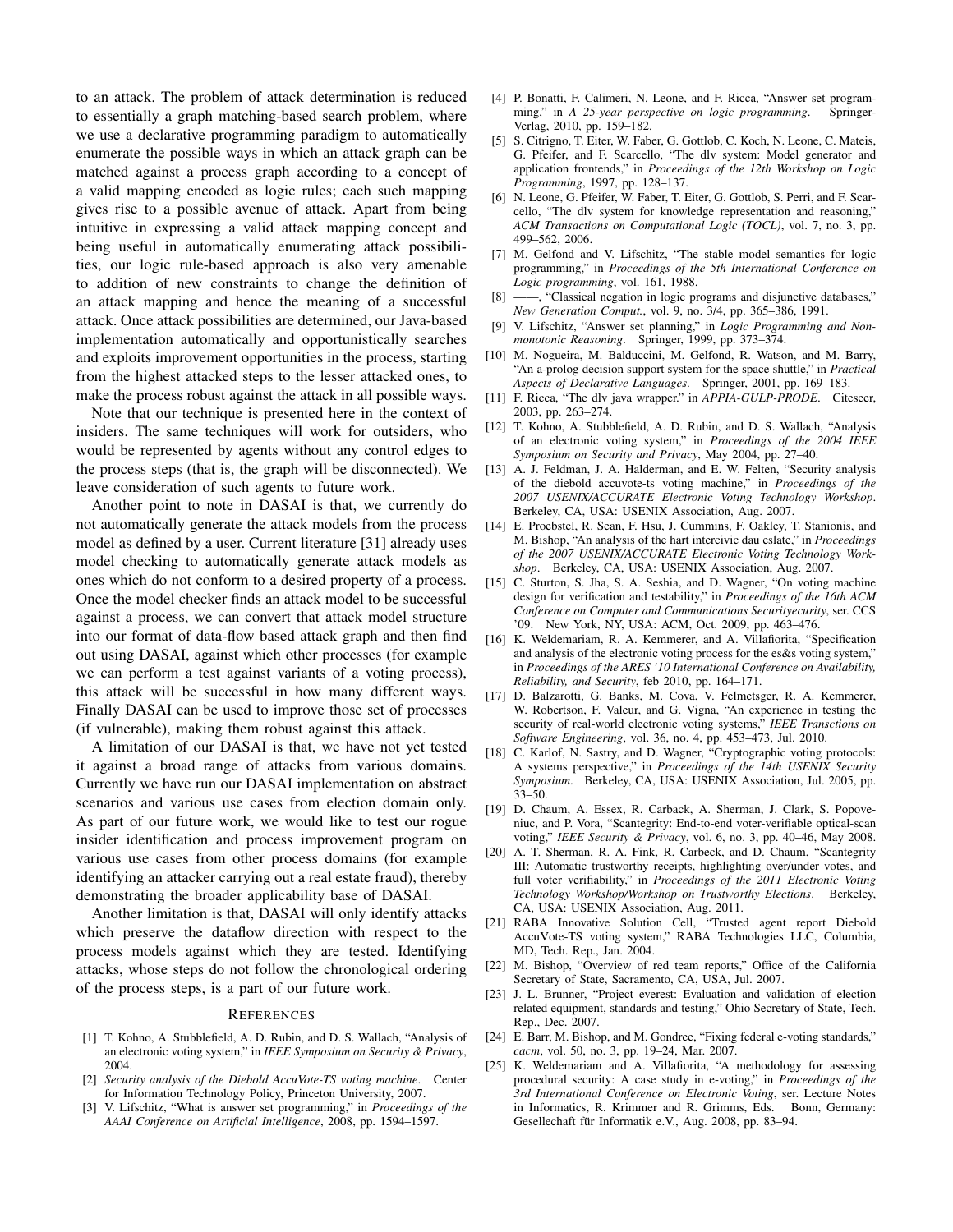- [26] ——, "Procedural security analysis: A methodological approach," in *Journal of Systems and Software*, 2011.
- [27] M. S. Raunak, B. Chen, A. Elssamadisy, L. A. Clarke, and L. J. Osterweil, "Definition and analysis of election processes," in *Proceedings of the 2006 International Software Process Workshop and International Workshop on Software Process Simulation and Modeling*, ser. Lecture Notes in Computer Science, vol. 3966, 2006, pp. 178–185.
- [28] B. I. Simidchieva, M. S. Marzilli, L. A. Clarke, and L. J. Osterweil, "Specifying and verifying requirements for election processes," in *Proceedings of the 2008 International Conference on Digital Government Research*, 2008, pp. 63–72.
- [29] B. I. Simidchieva, S. J. Engle, M. Clifford, A. C. Jones, S. Peisert, M. Bishop, L. A. Clarke, and L. J. Osterweil, "Modeling and analyzing faults to improve election process robustness," in *Proceedings of the 2010 Electronic Voting Technology/Workshop on Trustworthy Elections*. Berkeley, CA, USA: USENIX Association, Aug. 2010.
- [30] H. Phan, G. Avrunin, M. Bishop, L. A. Clarke, and L. J. Osterweil, "A systematic process-model-based approach for synthesizing attacks and evaluating them," in *Proceedings of the 2012 USENIX/ACCURATE Electronic Voting Technology Workshop*. Berkeley, CA, USA: USENIX Association, Aug. 2012.
- [31] R. W. Ritchey and P. Ammann, "Using model checking to analyze network vulnerabilities," in *Security and Privacy, 2000. S&P 2000. Proceedings. 2000 IEEE Symposium on*, 2000.
- [32] K. Leyton-Brown, "Logic: Datalog syntax and semantics."
- [33] S. Ceri, G. Gottlob, and L. Tanca, "What you always wanted to know about datalog (and never dared to ask)," *Knowledge and Data Engineering, IEEE Transactions on*, vol. 1, no. 1, pp. 146–166, 1989.
- [34] R. Reiter, *On closed world data bases*. Springer, 1978.

#### APPENDIX

The terminology followed, while explaining the syntax and semantics will be that of Bonatti et al. [4], so the reader should refer to this for clarification.

ASP language constructs include *constant, variable, term, predicate symbol, atomic symbol, rule* and *program* [32]. The conventions of the syntax are similar to that of Datalog [33]. A *constant* is denoted by either a number or a string starting with a lower case letter. Strings beginning with uppercase letters denote *logical variables*. A *term* is defined as either a variable or a constant. An *atom* is an expression  $p(t_1, \ldots, t_n)$  where p is a *predicate* symbol of arity n and  $t_1, \ldots, t_n$  are *terms*. A *literal* l is defined as either an atom p (positive literal), or its negation denoted as not p (negative literal). A *disjunctive rule* r is a construct of the form:

$$
a_1 \vee \cdots \vee a_p : -b_1, b_2, \ldots, b_m, not \ c_1, not \ c_2, \ldots, not \ c_n.
$$
\n
$$
(1)
$$

where  $a_1 \ldots, a_p, b_1 \ldots, b_m$ , and  $c_1, \ldots, c_n$  are atoms.": −" signifies the implication operator. The disjunction  $a_1 \vee \dots \vee$ a<sup>p</sup> makes up the *head* of the rule, and the conjunction  $b_1, b_2, ..., b_m, not$ 

 $c_1$ , not  $c_2$ , ..., not  $c_n$  represents the *body* of the rule. If the body of a rule is true, then this implies that the head must be true. A rule with an empty head without any literal is called an *integrity constraint*. A rule with exactly one head literal is called a *normal rule*. A rule with an empty body is called a *fact*, in which case the implication operator may be omitted. An ASP *program* or a *knowledge base* P is defined as a finite set of rules. A term, atom, rule or program is called *ground* if no variable appears in it.

For any program  $P$ , the set of all constants belonging to  $P$ make up the *Herbrand universe*  $U_P$ . For any  $P$  which does not have any constants,  $U_P$  contains an arbitrary constant  $c$ . The set of all ground atoms that can be formed from predicate symbols belonging to  $P$  and constants from  $U_P$  is called the *Herbrand base*,  $B_P$ .

The set of rules which can be formed by replacing each distinct variable in a rule r with a constant in  $U_P$  in all possible ways (i.e., grounding the rule r) is called the *ground instantiation* of the rule and denoted  $Ground(r)$ . For a program P, its ground instantiation is defined as  $Ground(P)$  =  $\cup_{r\in P} Ground(r).$ 

The semantics generally observed for disjunctive logic programming is that of minimal models. Each solution produced will be a set of literals  $L_T$  from the Herbrand base that are considered true; all other elements  $(L_F)$  are considered false, due to the Closed World Assumption (CWA) [34]. This truth assignment to elements in the Herbrand base must have the following properties to be considered valid:

- For each grounded normal rule  $a : (-c_1, \ldots, c_m, c_m)$ not d1,...,not dn where  $\forall x: 1 \leq x \leq m : c_x \in$  $L_T$  and  $\forall x : 1 \leq x \leq n : d_x \in L_F$ , that is, if the body is satisfied, then  $a \in L_T$ .
- For each grounded disjunctive rule  $a1 \vee \ldots \vee a$ n :- ..., if the body is satisfied, then  $\exists x : 1 \leq x \leq$  $n: a_n \in L_T$ .
- For integrity constraints with no head, the body must not be satisfied by the truth assignment.

The minimal models of a program  $P$  are all subset minimal sets  $S \subseteq B_P$  that are valid according to this property.

Some implicit constraints should hold for a valid attack map (like step map relation  $M<sub>s</sub>$  is a total function etc.). We have implemented these constraints using *DLV integrity constraint rules*. Once a model satisfies a constraint body, DLV eliminates it as a possible answer set. Refer to our source code for implementation details.

The attack model is our goal and the process model can be viewed as a means of implementing this goal, so the process model should provide as least what the attack model demands (if the process is to be vulnerable), and *can possibly provide more.* For example, there may be some input data in the process model that nothing in the attack model maps to, as shown in the unmapped datum of type  $d1'$  in Figure 5.

Following a similar line of reasoning as above, an attack model datum can be mapped to a process model datum if the type of the latter is a subtype of the former.

Once our DLV program generates multiple possible worlds, each representing a way in which an attack can be carried out on a process, our Java-based code using the DLV Wrapper collects the first of these possible worlds, and then searches if a filter addition opportunity is present in that world. If present, the concerned process model step to which the filter needs to be added to prevent the attack, is identified; our code then determines what type of filter needs to be added to that process model step, and then adds it. Figure 8 shows such an improved process version (one possible worlds), which is generated by our Java -based *search opportunity and improve* code. Once improved, this process model is tested by our